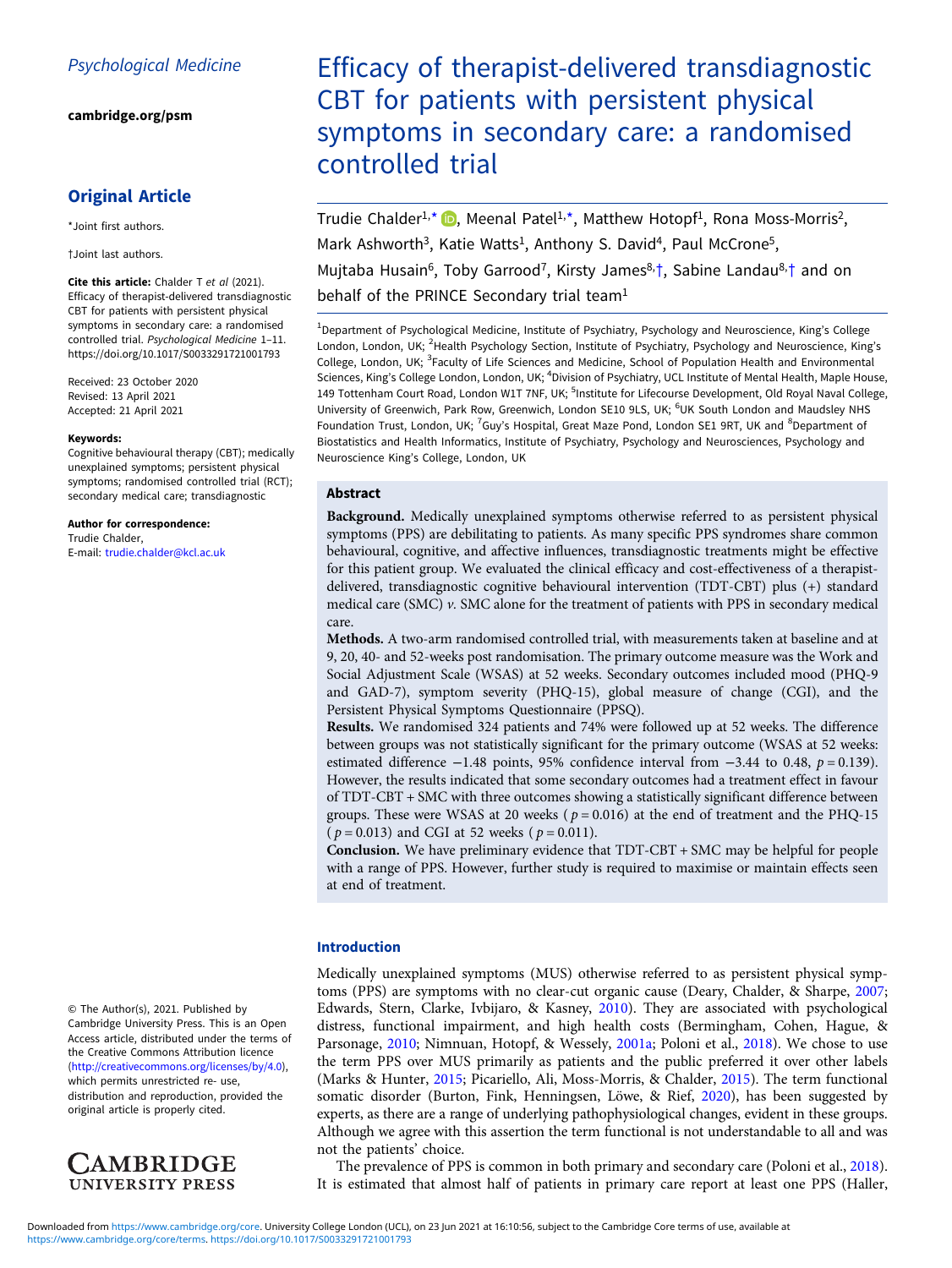Cramer, Lauche, & Dobos, [2015](#page-9-0)) and PPS accounts for approximately 52% of new referrals in secondary care (Nimnuan, Rabe-Hesketh, Wessely, & Hotopf, [2001b\)](#page-10-0). Although patients are likely to have had confirmation that their symptoms are medically unexplained by medical specialists (Burton, McGorm, Weller, & Sharpe, [2011b;](#page-9-0) McGorm, Burton, Weller, Murray, & Sharpe, [2010;](#page-10-0) Reid, Wessely, Crayford, & Hotopf, [2002\)](#page-10-0), approximately 1% of patients with PPS (adults aged <65) are repeatedly referred from primary to secondary care (Burton, McGorm, Weller, & Sharpe, [2011a;](#page-9-0) Burton et al., [2011b\)](#page-9-0).

PPS encompasses a range of symptoms/syndromes including fibromyalgia, irritable bowel syndrome (IBS), chronic fatigue syndrome (CFS), dizziness, non-cardiac chest pain and tension headaches (Henningsen, Zipfel, & Herzog, [2007\)](#page-9-0). They are seen in all secondary care settings including rheumatology, gastroenterology, cardiology, respiratory and neurology (Chalder & Willis, [2017\)](#page-9-0). The severity of symptoms can vary widely from relatively mild symptoms to multiple/chronic debilitating symptoms (Gerger, Hlavica, Gaab, Munder, & Barth, [2015\)](#page-9-0). Patients with PPS can develop unhelpful cognitions and behaviour which can consequently lead to a reduction in daily functioning, reduced quality of life, and an increased susceptibility towards developing depression and anxiety (Chalder & Willis, [2017](#page-9-0)).

There have been a number of systematic reviews/meta-analyses published that assess the evidence for cognitive behavioural therapy (CBT) for PPS (Jones & de C. Williams, [2019](#page-9-0); Kleinstäuber, Witthöft, & Hiller, [2011](#page-9-0); Liu, Gill, Teodorczuk, Li, & Sun, [2019](#page-9-0); Menon, Rajan, Kuppili, & Sarkar, [2017;](#page-10-0) Sumathipala, [2007;](#page-10-0) Van Dessel et al., [2014](#page-10-0)). They all concluded that CBT interventions were effective in terms of improving outcomes when compared to control conditions. The most recent, a meta-analysis published by Liu et al. [\(2019\)](#page-9-0) assessed the efficacy of CBT for somatoform disorders and PPS which are assumed to be synonymous, and concluded that CBT was superior to usual care, enhanced care or waiting list in reducing somatic, depressive, and anxiety symptoms as well as improving physical functioning (Liu et al., [2019\)](#page-9-0). Fifteen randomised controlled trials (RCTs) were included which were heterogeneous in terms of trial design, patient populations, intervention characteristics, outcome measures, therapist characteristics, and follow-up periods. Factors that possibly facilitated the effectiveness of CBT were manualised treatment and each session lasting more than 50 min. However, effect sizes varied depending on the outcome in question in each study. For example, two separately conducted reviews by Van Dessel et al. ([2014](#page-10-0)) and Kleinstäuber et al. ([2011\)](#page-9-0) reported smaller effect sizes for symptom severity than functional impairment, when comparing CBT to usual care or waiting list (Kleinstäuber et al., [2011;](#page-9-0) Van Dessel et al., [2014\)](#page-10-0).

There is evidence to suggest that there is considerable overlap between PPS syndromes. A review by Aaron and Buchwald ([2001\)](#page-9-0) emphasised the substantial overlap between 12 unexplained syndromes which included patients with CFS, fibromyalgia and IBS (Aaron & Buchwald, [2001](#page-9-0)). Many patients who had IBS were also diagnosed with fibromyalgia (32–80%), CFS (58–92%) and temporomandibular pain (64%). More recently, Petersen et al. ([2020](#page-10-0)), in their population study, found functional somatic syndromes to be highly prevalent and overlapping with multisyndromic cases being most affected (Petersen et al., [2020\)](#page-10-0). Also for overlapping symptoms there are a range of common psychological and behavioural responses associated with PPS including ways of thinking, feeling, and habitually responding (Chalder & Willis, [2017;](#page-9-0) Olde Hartman et al., [2018](#page-10-0)). Transdiagnostic

theory suggests that by targeting these common processes the same treatment can be used across different symptom clusters with flexibility to address symptom specific issues (Mansell, Harvey, Watkins, & Shafran, [2009\)](#page-10-0). Interventions that target transdiagnostic processes have the potential to use less resource than targeted interventions. Furthermore, a transdiagnostic approach may be more appropriate and acceptable in a clinical setting where patients often have heterogeneous problems (Norton & Roberge, [2017](#page-10-0)).

We designed a trial Persistent physical symptoms Reduction INtervention: a system Change and Evaluation in secondary care (PRINCE Secondary) to assess the efficacy and cost-effectiveness of a therapist-delivered, transdiagnostic CBT (TDT-CBT) intervention plus  $(+)$  standard medical care (SMC)  $\nu$ . SMC alone for the treatment of patients with PPS in secondary medical care.

# Methods

#### Study design and participants

This was a two-arm RCT, with assessments carried out at baseline and at 9, 20, 40- and 52-weeks post randomisation for patients with PPS. Patients were recruited from secondary care clinics in the UK National Health Service between August 2015 and January 2018. PPS were diagnosed by an experienced consultant physician after a comprehensive assessment and medical history had been undertaken and investigations carried out. All patients received routine and specialist investigations in the specialist secondary care clinic before a diagnosis was made. PPS were diagnosed by clinicians working in rheumatology, cardiology, respiratory, neurology and gastroenterology clinics. If there was any doubt about the patient's diagnosis it was discussed by a physician and psychiatrist. Operational criteria for each functional problem was not used as it was deemed to be impractical and of limited benefit due to the diverse nature of the problems included. Recruitment into the study was undertaken by the research team using an eligibility checklist (see inclusion criteria) and if eligible, the study was discussed with the patient and those who agreed were asked to complete a consent form. Patients who provided consent and baseline data within 1 month of screening were randomised to either TDT-CBT + SMC or SMC alone. For those recruited into the trial outcome data collection was completed in January 2019. The trial registration can be found at ClinicalTrials.gov (NCT02426788) and the protocol has been published (Chalder et al., [2019](#page-9-0)).

Inclusion criteria were: (i) patients aged between 18 and 65 years [age increased to 70 on advice of trial steering committee (TSC) once trial had commenced recruitment] with a PPS (e.g. fibromyalgia, IBS, persistent cough, and non-cardiac chest pain); (ii) a score  $\geq 10$  on the Work and Social Adjustment Scale (WSAS), (iii) ability to read and write in English, (iv) willingness to complete all trial visits and (v) willingness to give written informed consent and provide baseline data. Patients were excluded if they had active psychosis and/or factitious disorder; headaches as their main and only PPS symptom (given the clinical complexity of differentiating headaches and migraine, headaches were excluded); non-epileptic seizures as their main and only PPS symptom [due to an ongoing RCT at the time of recruitment that was evaluating a specific cognitive behavioural approach for Dissociative Seizures, now published (Goldstein et al., [2020\)](#page-9-0)]; primary drug or alcohol dependence disorder; benzodiazepine use exceeding the equivalent of 10 mg diazepam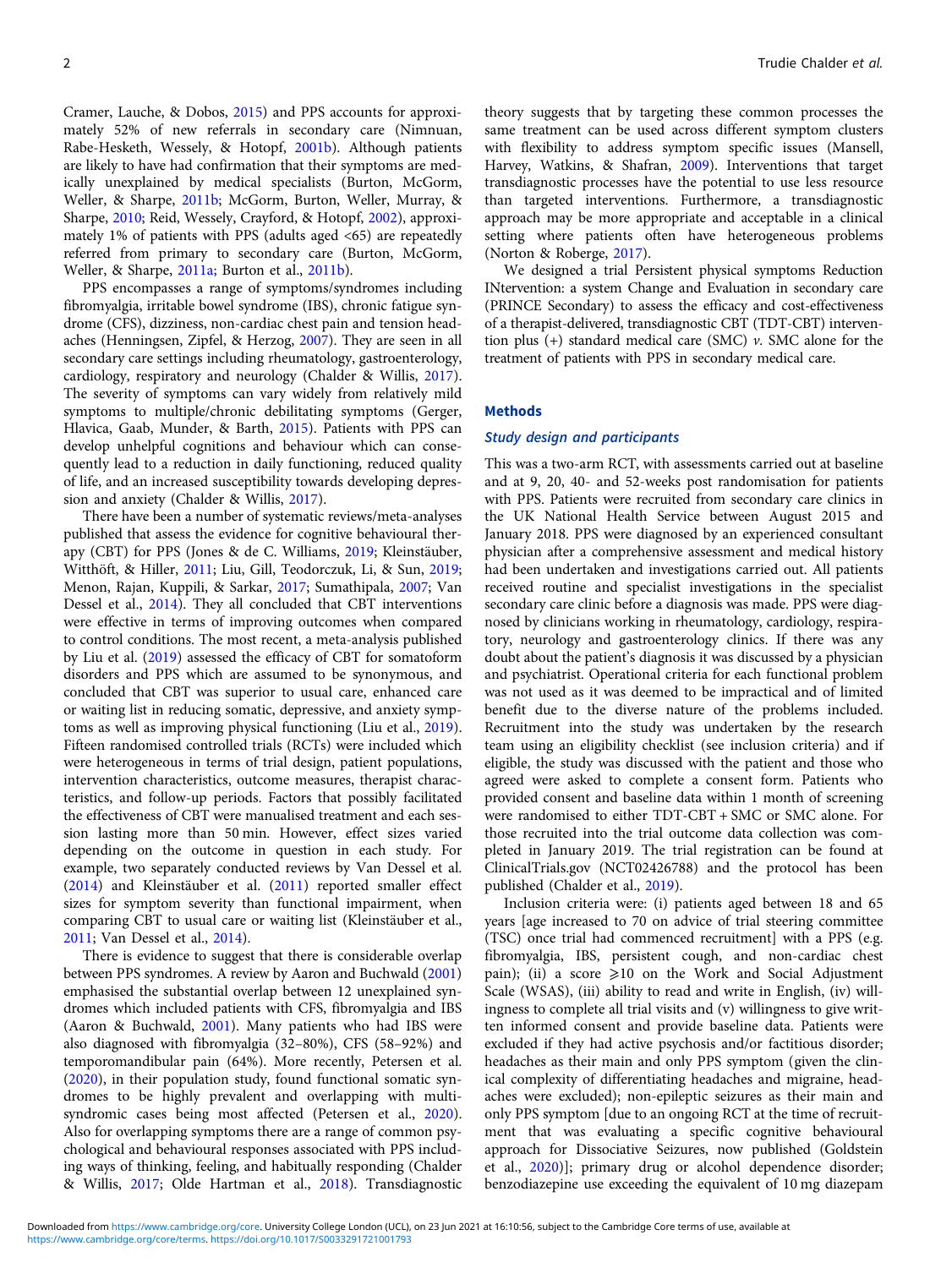per day; received or were receiving CBT (based) interventions for PPS during the past year; at imminent risk of self-harm or participated in PRINCE Primary study (Trial Registration Number: NCT02444520). Ethical approval was obtained from the Camberwell St Giles Research Ethics Committee (REC15/LO/ 0058).

### Randomisation and masking

Participants were randomly allocated to either TDT-CBT + SMC or SMC with an allocation ratio of 1:1 using randomly varying block sizes, stratified by clinic (e.g. cardiology, neurology, etc.) and disability level [moderately severe impairment  $(\leq 20)$  or significant impairment (>21)] as indicated by the WSAS at the time of screening. Patient randomisation was conducted following participant consent and provision of baseline data using an online randomisation system provided by the King's College London Clinical Trials Unit, UK. The system informed the trial manager of the randomisation outcome who then informed the participant and therapist of the outcome via telephone/email.

The trial manager, participants and therapists were not blind to treatment allocation. Researchers were masked. The senior statistician and chief investigator were partially blind (i.e. only knew the two groups as A and B) until the final stages of the analysis. The trial statistician was unblind.

#### Description of intervention and standard medical care

Participants randomised to TDT-CBT + SMC received eight, 1-h CBT sessions over a period of 22 weeks. In addition, they also received a detailed self-help manual including homework tasks. Sessions were delivered by a qualified trial therapist. The sessions were structured and addressed four different areas: (1) engagement and rationale giving; (2) reducing avoidance by exposure techniques; (3) dealing with symptom-related cognitions and emotions; and (4) relapse prevention. Both groups received SMC which was a continuation of any planned follow-up consultations with specialised health care professionals. Participants randomised to SMC were sent the patient manual (no therapy support) at the end of their 52-week follow-up.

### **Outcomes**

The primary and secondary trial outcomes are summarised below. Further details on all assessments including process variables are described in the published protocol (Chalder et al., [2019\)](#page-9-0). Participants were given the option to complete assessments over the telephone, in person or via post. Questionnaires were administered at baseline (pre-randomisation) and at 9, 20, 40- and 52 weeks post randomisation unless stated otherwise.

#### Primary outcome

The Work and Social Adjustment Scale (WSAS) at 52 weeks measured the impact of PPS on work, home management, social leisure and private leisure activities, family, and other relationships (Mundt, Marks, Shear, & Greist, [2002\)](#page-10-0). Items were rated on an 8-item Likert scale (0 (not affected) to 8 (severely affected)) with a total possible score of 40 where a higher score indicated severe impairment. This was chosen as the primary outcome because the focus of therapy was on targeting processes which might result in a reduction of the impact of symptoms.

#### Secondary outcomes

WSAS measured at 9, 20- and 40 weeks post randomisation were secondary outcomes.

The Patient Health Questionnaire 15 (PHQ-15) at 52 weeks measured symptom severity (Kroenke, Spitzer, & Williams,  $2002$ ). Items were rated on a 3-point Likert scale (0 = not bothered at all;  $1 =$  bothered a little;  $2 =$  bothered a lot) with a total possible score of 30.

The Patient Health Questionnaire 9 (PHQ-9) at 52 weeks measured the severity of depression (Kroenke, Spitzer, & Williams,  $2001$ ). Items were rated on a 4-point Likert scale (0 = not at all;  $1 =$  several days;  $2 =$  more than half the days;  $3 =$  nearly every day) with a total possible score of 27.

The Generalised Anxiety Disorder-7 (GAD-7) at 52 weeks measured the severity of anxiety (Spitzer, Kroenke, Williams, & Löwe,  $2006$ ). Items were rated on a 4-point Likert scale (0 = not at all; 1  $=$  several days; 2 = more than half the days; 3 = nearly every day) with a total possible score of 21.

The Persistent Physical Symptom Questionnaire (PPSQ) at 52 weeks was adapted from the Chest Pain questionnaire (Marks, Chambers, Russell, Bryan, & Hunter, [2014\)](#page-10-0). An overall interference score was calculated using the average scores from three scales. These were (i) severity, (ii) distress and (iii) the problematic nature of the patients' main presenting symptom (e.g. chest pain). Items were scored on a 10-point scale (from  $1 = not$  at all to  $10 =$ extremely).

The Clinical Global Impression CGI-patient at 52 weeks measured self-rated global change (Guy, [1976](#page-9-0)). A single item rated change on a 9-point Likert scale where 1 is completely recovered and 9 is could not get any worse.

In all cases, a higher score indicated greater severity.

Health service use and health-related quality of life was measured using the Client Service Receipt Inventory (CSRI) and EQ5D respectively. The results will be reported in a separate paper.

# Process variables

#### Therapy procedures

Situated at South London and Maudsley NHS Trust, three trained therapists in CBT provided all CBT sessions. Training was provided on the delivery of the intervention and group supervision was provided every month with one of the study team (TC). Therapists recorded the number of sessions, whether they were face to face or over the telephone as well as duration of each session. At the end of therapy, the therapist rated how well the participant adhered to therapy and rated the participant's adherence to homework tasks. Sessions were audio recorded for supervision as well as for treatment fidelity purposes. A sample of sessions 3 and 5 were analysed for treatment fidelity purposes. They were rated by two independent clinicians using a measure specifically adapted for this trial. All items were rated on a 7-point Likert scale. Therapeutic alliance (1 item;  $1 = \text{very poor to } 7 = \text{excellent}$ ), CBT skills (4 items;  $1 = not$  at all to  $7 =$  extensively and 1 item  $1 =$ did not to 7 extensive attempts to develop homework) and overall therapist adherence to the manual (1 item;  $1 = not$  at all to  $7 =$ extensively) were assessed (Chalder et al., [2019\)](#page-9-0).

Three additional process measures were completed and will be reported in a separate paper. These were the PSYCHLOPS, a patient-generated outcome measure (Ashworth, Evans, & Clement, [2009](#page-9-0)), the cognitive behavioural responses questionnaire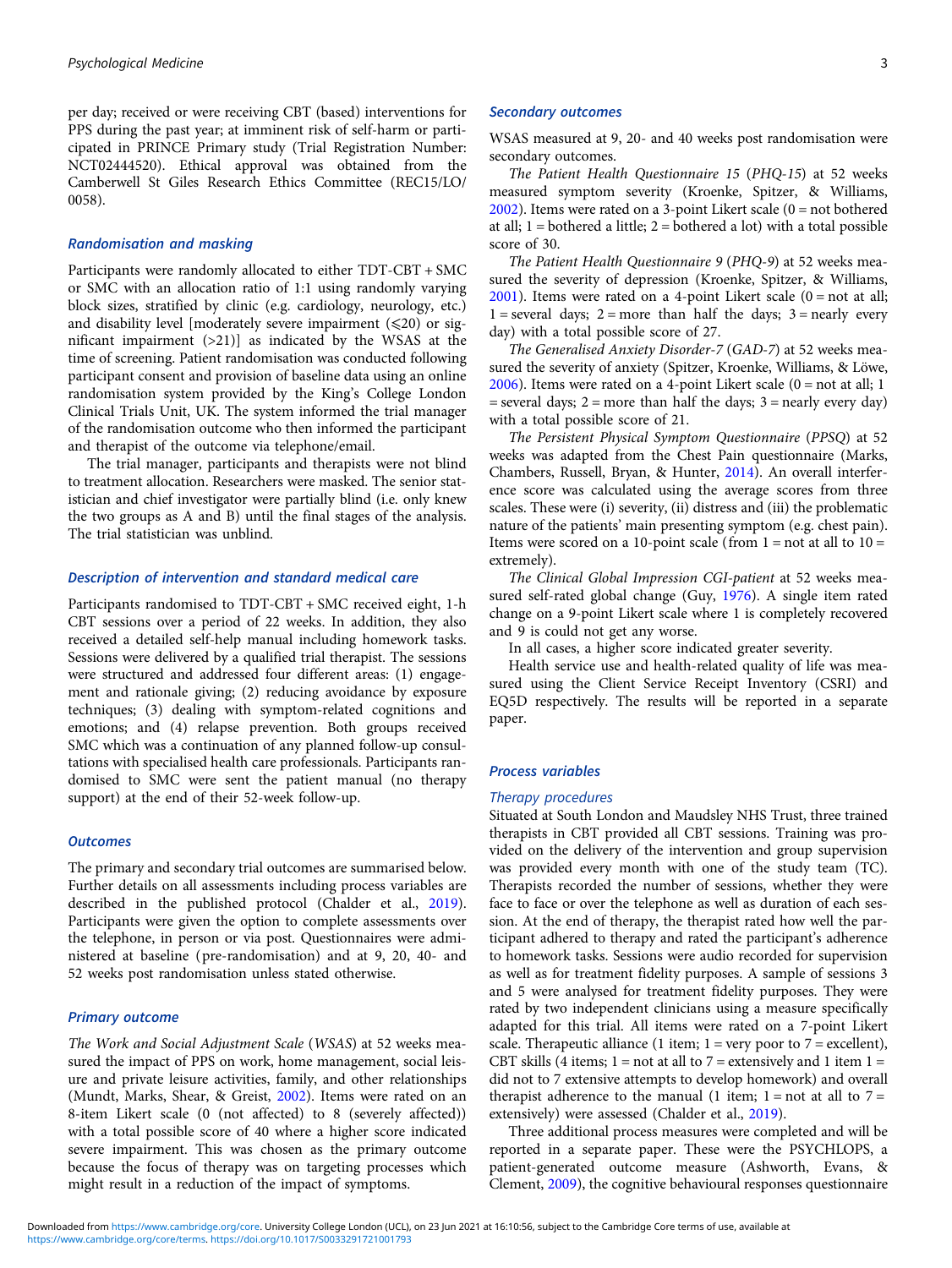(CBRQ) (Knoop, van Kessel, & Moss-Morris, [2012;](#page-9-0) Moss-Morris & Chalder, [2003;](#page-10-0) Ryan, Vitoratou, Goldsmith, & Chalder, [2018\)](#page-10-0) and acceptance scale (McCracken, Vowles, & Eccleston, [2004\)](#page-10-0).

#### Sample size

As per the published protocol (Chalder et al., [2019](#page-9-0)), we calculated our sample size based on a minimum clinically important difference of −3.6 points on WSAS comparing TDT-CBT plus SMC to SMC alone at 52 weeks (White et al., [2011\)](#page-10-0). The within-group s.D. at 52 weeks was estimated to be 9.4 points giving a standardised effect size of Cohen's  $d = -3.6/9.4 = 0.38$ . The sample size calculation (Stata command sampsi) suggests that 161 patients per arm (322 in total) were needed to detect this effect size with 90.14% power after inflation to allow for an attrition rate of 25% and deflation for including baseline measures in the analysis model (factor 0.84 assuming a correlation between baseline and 52-week WSAS of 0.4) (Borm, Fransen, & Lemmens, [2007](#page-9-0)).

#### Statistical analysis

All analyses were performed in line with the published protocol (Chalder et al., [2019](#page-9-0)). A detailed statistical analysis plan was developed by the trial team and approved by the trial steering committee before database lock. Treatment effects were estimated for each outcome measure by comparing the TDT-CBT + SMC and SMC groups in the intention-to-treat (ITT) population. As noted in the protocol, a post-randomisation measure of noncompliance with CBT (binary compliance variable: complied = participated in more than three therapy sessions) was assessed as a predictor of missing primary outcome in the intervention arm and found to be predictive  $(\chi^2_{(1)} = 47.7, p < 0.001)$ . Therefore, multiple imputation (MI) by chained equations (MICE) was used in order to produce inferences valid under a missing at random assumption that allowed observed noncompliance to drive missingness. Univariable logistic regression was used to detect if baseline variables presented in [Table 1](#page-4-0) were predictive of missing primary outcome data, and thus should also be included in the imputation step of the MICE procedure. Only criteria one on the fibromyalgia assessment titled 'Pain in the left side of the body, pain in the right side of the body, pain above the waist, and pain below the waist' was associated with missingness of the primary outcome at a liberal 10% test level.

Separate analyses were carried out for each continuous trial outcome. All MI analysis models were regressions. They included the outcome variable as the dependent variable and trial arm, stratification variables (clinic and disability level), therapist (three levels) and baseline values of the outcome as explanatory variables. MI models included all variables of the analysis model, all measures of the outcome at other time-points and predictors of missingness of the primary outcome (adherence to the intervention and criteria one from the fibromyalgia assessment). Imputations for continuous variables were generated by predictive mean matching with 10 nearest neighbours to ensure that all imputed outcome values were within the range of the observed data. One hundred imputations were used throughout.

Standardised effect sizes were computed for the effect of treatment on outcome for both primary and secondary outcomes. This was done by dividing the estimated trial arm difference by the baseline standard deviation of the measure.

A complier average causal effect (CACE) analysis was carried out for the primary outcome in an attempt to assess treatment

efficacy by estimating the effect of actually receiving the intervention. CACE was estimated using instrumental variables regression with treatment offer as an instrument for treatment receipt. In this context treatment offer can be considered an instrument for the exposure treatment receipt if it affects the primary outcome only through its effect on treatment receipt.

A complete case analysis for the primary and secondary outcomes was also carried out as a sensitivity analysis, results from these analyses are provided in online Supplementary Table A.

# Patient and public involvement

Patient and public involvement representatives participated in all phases of the study design, including discussion to ensure that the trial was not burdensome for participants. We included an item in the clinical global change score enquiring about whether participants felt they had recovered as a result of their involvement. Early iterations of the manual were commented on specifically and modifications to language were made.

#### **Results**

Three hundred and twenty-four (33%) of 975 patients screened for eligibility were randomised to participate in the trial. In total, 161 participants were randomised to TDT-CBT + SMC and 163 to SMC. The Consolidated Standards of Reporting Trials (CONSORT) diagram [\(Fig. 1\)](#page-5-0) describes the participants' journey through the study. Follow-up rates were 81% (264/324) at 9 weeks, 80% (259/324) at 20 weeks, 75% (244/324) at 40 weeks and 74% (239/324) at 52 weeks. One year follow-up was completed in January 2019.

## Baseline characteristics

[Table 1](#page-4-0) shows participants' demographic characteristic. In total, 83% were female and the mean age was  $43.1$  years (s.p. = 12.6). This group was predominately white and 72% had reported no previous receipt of CBT. The largest proportion of participants was recruited from rheumatology (49%). Participants reported having significant functional impairment, high levels of symptom severity and moderate levels of anxiety. In total, 72% scored above the clinical cut-off for moderate depression (PHQ-9 > 9). All baseline characteristics were well balanced between groups. A detailed breakdown of participants' clinical baseline characteristics is provided in online Supplementary Table B.

#### Primary outcome measure

[Figure 2](#page-6-0) shows the observed mean WSAS scores over time and by trial arm. [Table 2](#page-6-0) shows that on average across the three therapists WSAS at 52 weeks was estimated to be 1.48 points lower in the TDT-CBT + SMC arm compared to SMC [95% confidence interval (CI) for difference (−3.44 to 0.48)]; however, the effect of the intervention was neither statistically ( $p = 0.139$ ) nor clinically significant (less than 3.6 in absolute value). The CACE estimate (a reduction of 1.63 points) was slightly larger in size than the ITT estimate but remained non-significant ( $p = 0.182$ ).

# Secondary outcome measures

[Table 2](#page-6-0) presents the results of the formal comparison of the primary and secondary trial outcomes. Mean scores of the primary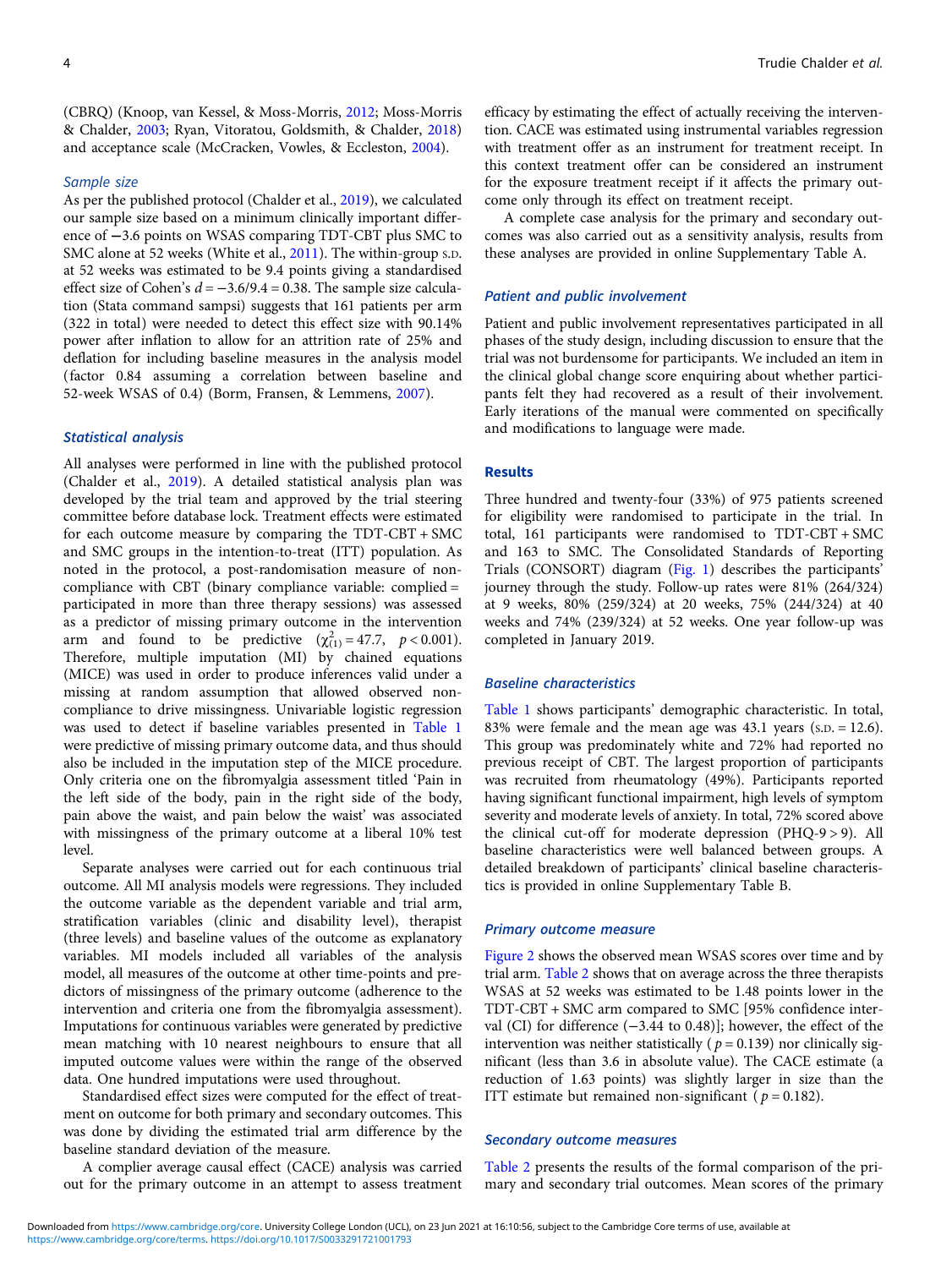<span id="page-4-0"></span>Table 1. Demographic characteristics of study sample

| Age mean (s.p.)<br>42.5 (12.9)<br>43.7 (12.3)<br>43.1 (12.6)<br>Gender, n (%)<br>Female<br>133 (81.6)<br>136 (84.5)<br>269 (83.0)<br>White<br>Ethnic background, $n$ (%)<br>117 (71.8)<br>117 (72.7)<br>234 (72.2)<br>Black, Asian, and minority ethnic<br>35(21.5)<br>33 (20.5)<br>68 (21.0)<br>Other/missing<br>11(6.7)<br>11(6.8)<br>22(6.8)<br>First language, n (%)<br>English<br>140 (85.9)<br>134 (83.2)<br>274 (84.6)<br>Other<br>23(14.1)<br>27(16.8)<br>50 (15.4)<br>Marital status, n (%)<br>Single<br>71 (43.6)<br>65 (40.4)<br>136 (42.0)<br>Married/living together<br>71 (43.6)<br>70 (43.5)<br>141 (43.5)<br>Other<br>21(12.9)<br>26 (16.1)<br>47 (14.5)<br>Currently live with, n (%)<br>Partner/children/parents<br>104 (63.8)<br>109 (67.7)<br>213 (65.7)<br>Alone<br>36(22.1)<br>34 (21.1)<br>70 (21.6)<br>Other<br>23(14.1)<br>18 (11.2)<br>41 (12.7)<br>Have children, n (%)<br>Yes<br>83 (50.9)<br>96 (59.6)<br>179 (55.2)<br>Have elderly relatives, $n$ (%)<br>Yes<br>19(11.7)<br>17 (10.6)<br>36(11.1)<br>Place of residence, n (%)<br>Owner occupied<br>61(37.4)<br>59 (36.6)<br>120 (37.0)<br>Renting (authority/private)<br>91(55.8)<br>94 (58.4)<br>185 (57.1)<br>Other i.e. flat share<br>11(6.7)<br>8(5.0)<br>19(5.9) |
|-------------------------------------------------------------------------------------------------------------------------------------------------------------------------------------------------------------------------------------------------------------------------------------------------------------------------------------------------------------------------------------------------------------------------------------------------------------------------------------------------------------------------------------------------------------------------------------------------------------------------------------------------------------------------------------------------------------------------------------------------------------------------------------------------------------------------------------------------------------------------------------------------------------------------------------------------------------------------------------------------------------------------------------------------------------------------------------------------------------------------------------------------------------------------------------------------------------------------------------------------------|
|                                                                                                                                                                                                                                                                                                                                                                                                                                                                                                                                                                                                                                                                                                                                                                                                                                                                                                                                                                                                                                                                                                                                                                                                                                                       |
|                                                                                                                                                                                                                                                                                                                                                                                                                                                                                                                                                                                                                                                                                                                                                                                                                                                                                                                                                                                                                                                                                                                                                                                                                                                       |
|                                                                                                                                                                                                                                                                                                                                                                                                                                                                                                                                                                                                                                                                                                                                                                                                                                                                                                                                                                                                                                                                                                                                                                                                                                                       |
|                                                                                                                                                                                                                                                                                                                                                                                                                                                                                                                                                                                                                                                                                                                                                                                                                                                                                                                                                                                                                                                                                                                                                                                                                                                       |
|                                                                                                                                                                                                                                                                                                                                                                                                                                                                                                                                                                                                                                                                                                                                                                                                                                                                                                                                                                                                                                                                                                                                                                                                                                                       |
|                                                                                                                                                                                                                                                                                                                                                                                                                                                                                                                                                                                                                                                                                                                                                                                                                                                                                                                                                                                                                                                                                                                                                                                                                                                       |
|                                                                                                                                                                                                                                                                                                                                                                                                                                                                                                                                                                                                                                                                                                                                                                                                                                                                                                                                                                                                                                                                                                                                                                                                                                                       |
|                                                                                                                                                                                                                                                                                                                                                                                                                                                                                                                                                                                                                                                                                                                                                                                                                                                                                                                                                                                                                                                                                                                                                                                                                                                       |
|                                                                                                                                                                                                                                                                                                                                                                                                                                                                                                                                                                                                                                                                                                                                                                                                                                                                                                                                                                                                                                                                                                                                                                                                                                                       |
|                                                                                                                                                                                                                                                                                                                                                                                                                                                                                                                                                                                                                                                                                                                                                                                                                                                                                                                                                                                                                                                                                                                                                                                                                                                       |
|                                                                                                                                                                                                                                                                                                                                                                                                                                                                                                                                                                                                                                                                                                                                                                                                                                                                                                                                                                                                                                                                                                                                                                                                                                                       |
|                                                                                                                                                                                                                                                                                                                                                                                                                                                                                                                                                                                                                                                                                                                                                                                                                                                                                                                                                                                                                                                                                                                                                                                                                                                       |
|                                                                                                                                                                                                                                                                                                                                                                                                                                                                                                                                                                                                                                                                                                                                                                                                                                                                                                                                                                                                                                                                                                                                                                                                                                                       |
|                                                                                                                                                                                                                                                                                                                                                                                                                                                                                                                                                                                                                                                                                                                                                                                                                                                                                                                                                                                                                                                                                                                                                                                                                                                       |
|                                                                                                                                                                                                                                                                                                                                                                                                                                                                                                                                                                                                                                                                                                                                                                                                                                                                                                                                                                                                                                                                                                                                                                                                                                                       |
|                                                                                                                                                                                                                                                                                                                                                                                                                                                                                                                                                                                                                                                                                                                                                                                                                                                                                                                                                                                                                                                                                                                                                                                                                                                       |
|                                                                                                                                                                                                                                                                                                                                                                                                                                                                                                                                                                                                                                                                                                                                                                                                                                                                                                                                                                                                                                                                                                                                                                                                                                                       |
|                                                                                                                                                                                                                                                                                                                                                                                                                                                                                                                                                                                                                                                                                                                                                                                                                                                                                                                                                                                                                                                                                                                                                                                                                                                       |
| Educational level, $n$ (%)<br>None<br>15(9.2)<br>13(8.1)<br>28 (8.6)                                                                                                                                                                                                                                                                                                                                                                                                                                                                                                                                                                                                                                                                                                                                                                                                                                                                                                                                                                                                                                                                                                                                                                                  |
| GCSE or equivalent<br>42 (25.8)<br>31(19.3)<br>73 (22.5)                                                                                                                                                                                                                                                                                                                                                                                                                                                                                                                                                                                                                                                                                                                                                                                                                                                                                                                                                                                                                                                                                                                                                                                              |
| A level or equivalent<br>31(19.0)<br>27 (16.8)<br>58 (17.9)                                                                                                                                                                                                                                                                                                                                                                                                                                                                                                                                                                                                                                                                                                                                                                                                                                                                                                                                                                                                                                                                                                                                                                                           |
| 45 (27.6)<br>Degree<br>53 (32.9)<br>98 (30.2)                                                                                                                                                                                                                                                                                                                                                                                                                                                                                                                                                                                                                                                                                                                                                                                                                                                                                                                                                                                                                                                                                                                                                                                                         |
| 18 (11.0)<br>Postgraduate<br>25(15.5)<br>43 (13.3)                                                                                                                                                                                                                                                                                                                                                                                                                                                                                                                                                                                                                                                                                                                                                                                                                                                                                                                                                                                                                                                                                                                                                                                                    |
| Other<br>12(7.4)<br>12(7.5)<br>24 (7.4)                                                                                                                                                                                                                                                                                                                                                                                                                                                                                                                                                                                                                                                                                                                                                                                                                                                                                                                                                                                                                                                                                                                                                                                                               |
| Member of self-help group or national patient organisation, $n$ (%)<br>Yes<br>9(5.5)<br>5(3.1)<br>14(4.3)                                                                                                                                                                                                                                                                                                                                                                                                                                                                                                                                                                                                                                                                                                                                                                                                                                                                                                                                                                                                                                                                                                                                             |
| Had CBT, $n$ (%)<br>Yes<br>45 (27.6)<br>47 (29.2)<br>92 (28.4)                                                                                                                                                                                                                                                                                                                                                                                                                                                                                                                                                                                                                                                                                                                                                                                                                                                                                                                                                                                                                                                                                                                                                                                        |
| Had physiotherapy, $n$ (%)<br>Yes<br>108 (66.3)<br>227 (70.1)<br>119 (73.9)                                                                                                                                                                                                                                                                                                                                                                                                                                                                                                                                                                                                                                                                                                                                                                                                                                                                                                                                                                                                                                                                                                                                                                           |
| Had other therapy, $n$ (%)<br>Yes<br>69 (42.3)<br>84 (52.2)<br>153 (47.2)                                                                                                                                                                                                                                                                                                                                                                                                                                                                                                                                                                                                                                                                                                                                                                                                                                                                                                                                                                                                                                                                                                                                                                             |
| Clinic, $n$ (%)<br>Neurology<br>17 (10.4)<br>16 (9.9)<br>33 (10.2)                                                                                                                                                                                                                                                                                                                                                                                                                                                                                                                                                                                                                                                                                                                                                                                                                                                                                                                                                                                                                                                                                                                                                                                    |
| Cardiology<br>12(7.4)<br>11(6.8)<br>23(7.1)                                                                                                                                                                                                                                                                                                                                                                                                                                                                                                                                                                                                                                                                                                                                                                                                                                                                                                                                                                                                                                                                                                                                                                                                           |
| Rheumatology<br>80 (49.1)<br>79 (49.1)<br>159 (49.1)                                                                                                                                                                                                                                                                                                                                                                                                                                                                                                                                                                                                                                                                                                                                                                                                                                                                                                                                                                                                                                                                                                                                                                                                  |
| Gastroenterology<br>36(22.1)<br>36 (22.4)<br>72 (22.2)                                                                                                                                                                                                                                                                                                                                                                                                                                                                                                                                                                                                                                                                                                                                                                                                                                                                                                                                                                                                                                                                                                                                                                                                |
| 15 (9.2)<br>Respiratory<br>15(9.3)<br>30(9.3)                                                                                                                                                                                                                                                                                                                                                                                                                                                                                                                                                                                                                                                                                                                                                                                                                                                                                                                                                                                                                                                                                                                                                                                                         |
| Pain<br>3(1.8)<br>3(1.9)<br>6(1.9)                                                                                                                                                                                                                                                                                                                                                                                                                                                                                                                                                                                                                                                                                                                                                                                                                                                                                                                                                                                                                                                                                                                                                                                                                    |
| OH<br>0(0.0)<br>1(0.6)<br>1(0.3)                                                                                                                                                                                                                                                                                                                                                                                                                                                                                                                                                                                                                                                                                                                                                                                                                                                                                                                                                                                                                                                                                                                                                                                                                      |
| ${\cal N}$<br>Meets all criteria for fibromyalgia assessment <sup>a</sup><br>163<br>159<br>322                                                                                                                                                                                                                                                                                                                                                                                                                                                                                                                                                                                                                                                                                                                                                                                                                                                                                                                                                                                                                                                                                                                                                        |
| n(%)<br>Met<br>88 (54)<br>86 (54.1)<br>174 (54)                                                                                                                                                                                                                                                                                                                                                                                                                                                                                                                                                                                                                                                                                                                                                                                                                                                                                                                                                                                                                                                                                                                                                                                                       |

<sup>a</sup>Participants were instructed to complete three items relating to widespread pain. These items were categorical (Met/Not met). If all three items were met, fibromyalgia criteria were considered 'met'.

and secondary outcome assessments are provided in online Supplementary Table B. [Figure 3](#page-7-0) shows the standardised effect sizes of the primary and secondary outcomes. There was a statistically significant reduction on the WSAS at 20 weeks in the TDT-CBT + SMC arm compared to SMC. The PHQ-15 at 52 weeks was also significantly lower in the TDT-CBT + SMC arm at the 5% test level. Finally, CGI at 52 weeks was found to be reduced in the intervention arm compared to the control arm.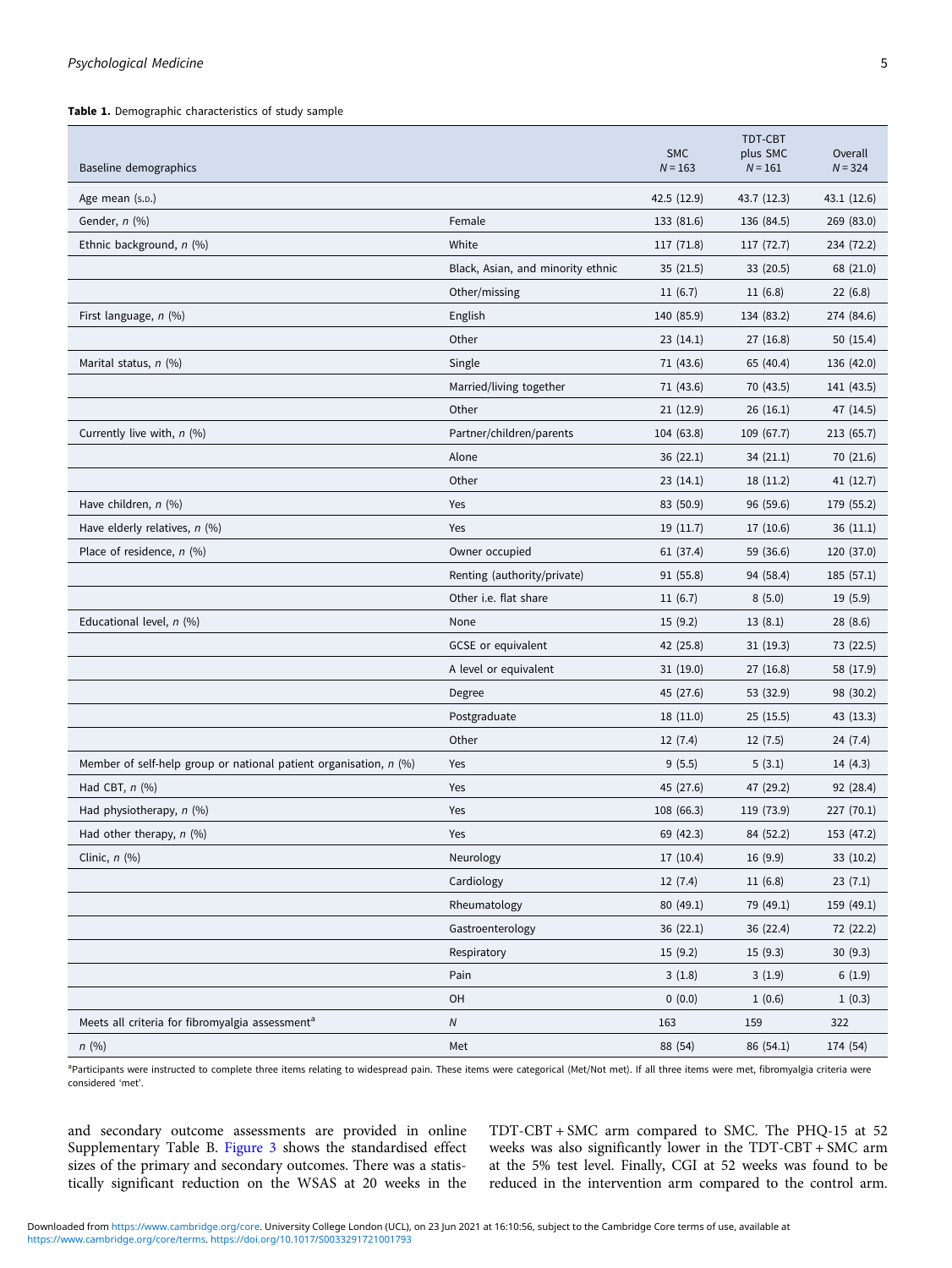<span id="page-5-0"></span>

Fig. 1. Consolidated Standards of Reporting Trials (CONSORT) diagram for Persistent Physical Symptoms Reduction Intervention in Secondary Care (PRINCE) Trial. Withdrawals refer to participants who withdrew from the trial and all further data collection.

No statistically significant trial arm differences were found for WSAS at 9 and 40 weeks, PHQ-9, GAD-7 or PPSQ (see online Supplementary Fig. A for graphs showing observed mean scores over time by trial arm).

#### Process variables

# Therapy process indicators (TDT CBT + SMC only)

Treatment attendance: Participants attended on average 6.7 sessions out of 8 (s.p.  $= 2.6$ ). In total, 135 (83.9%) were deemed compliant to the intervention (i.e. attending more than three sessions). In total, 1082 sessions were attended, and the mean length of each session was 59.2 min. Of those sessions, 68% and 32% were completed in person or via telephone, respectively. In total, 290 sessions were cancelled with sickness being the main reason (44%) and 85 sessions were recorded as 'did not attend' (DNA).

Treatment adherence: Treatment adherence scores suggest that therapists reported on average that patients adhered 'moderately well' to (i) treatment (mean score 2.4;  $s.D. = 1.2$ ) and (ii) accepting the therapy model (mean score  $2.6$ ; s.p.  $= 1.1$ ).

Competence rating: Mean fidelity ratings were good. Mean therapeutic alliance score was  $90 (N = 78; \text{ range} = 43 - 100)$ .

Mean CBT skills score was 71.9 ( $N = 78$ ; range = 40-97). Mean therapy adherence score was 76.2  $(N = 78; \text{ range} = 14-100)$ . These scores respectively suggest on average that the raters reported that therapists were 'very good' at providing support and encouragement, they often used CBT skills during the session and they often delivered therapy as described in the manual.

Satisfaction with treatment: Mean patient satisfaction score was 5.6 ( $N = 100$ , s.p. = 1.7). In total, 5% were very dissatisfied, 2% were moderately dissatisfied, 7% were slightly dissatisfied, 9% reported neither, 8% were slightly satisfied, 31% were moderately satisfied and 38% were very satisfied.

CGI therapists: Mean CGI therapist score was 3.7 ( $N = 140$ , s.p.  $= 1.2$ ) suggesting that the therapist reported that their patients were between much better and a little better after therapy. Four percent were reported as recovered, 13% very much better, 20% much better, 41% a little better, 19% no change and 3% a little worse/much worse/very much worse.

### Adverse events

There were 35 serious adverse events reported in the TDT-CBT plus SMC arm and 39 reported in the SMC arm. The spread across body system codes (i.e. the adverse event was related to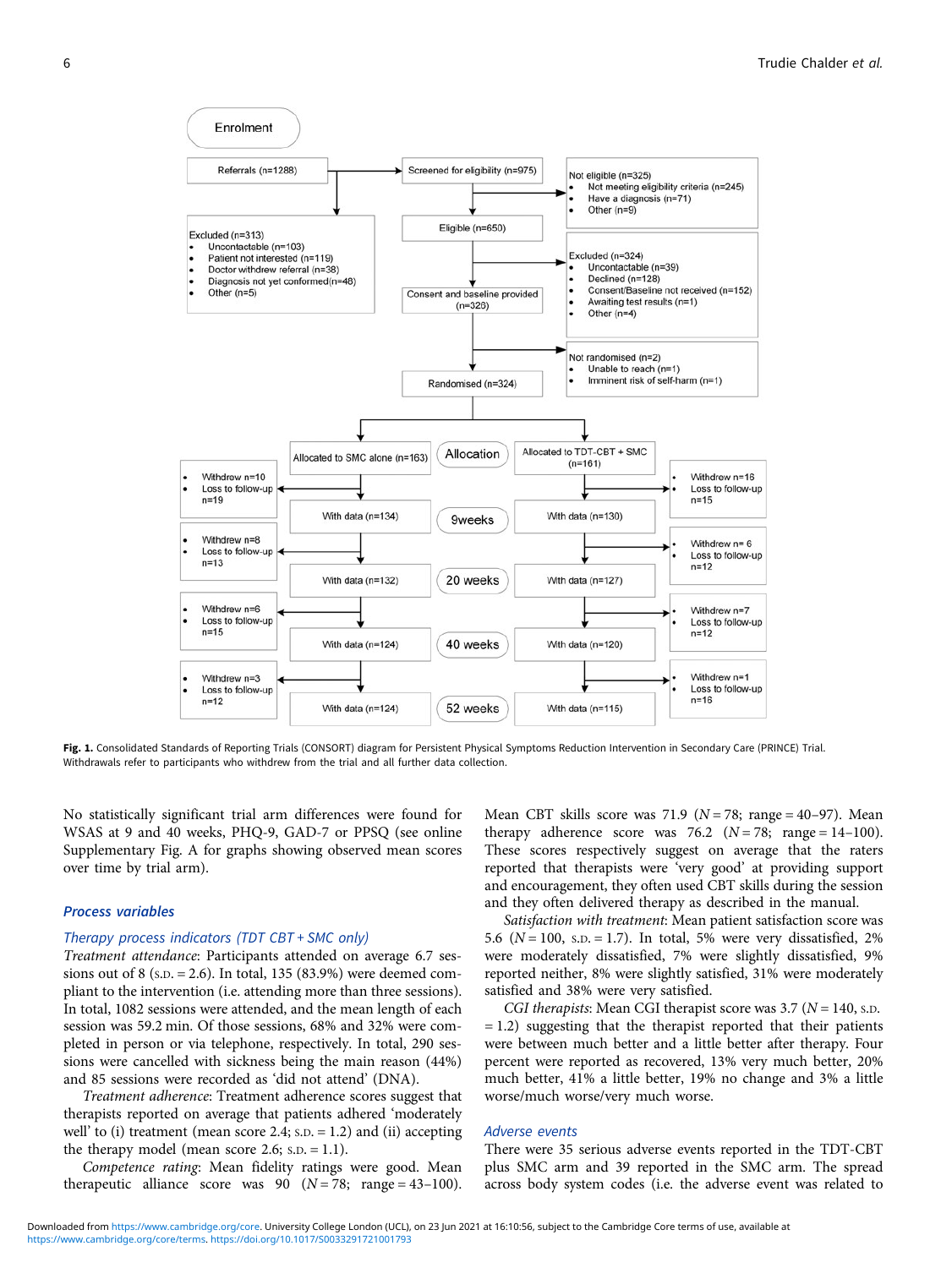<span id="page-6-0"></span>

Fig. 2. Mean WSAS score by trial arm over WSAS; range [0–40] higher score indicating more severe impairment. SMC, standard medical care; TDT-CBT, therapistdelivered, transdiagnostic cognitive behavioural therapy; WSAS, Work and Social Adjustment Scale. The figure displays mean scores of WSAS at each timepoint in both arms, note that the y-axis starts at 20 to aid readability.

|                      | SMC mean (s.p.) | TDT-CBT plus SMC<br>mean $(s.p.)$ | Estimated<br>treatment effect | 95% CI             | $p$ value | Standardised<br>difference |
|----------------------|-----------------|-----------------------------------|-------------------------------|--------------------|-----------|----------------------------|
| Primary outcome      |                 |                                   |                               |                    |           |                            |
| WSAS 52 weeks        | 23.0(10.8)      | 21.4(10.8)                        | $-1.48$                       | $-3.44$ to 0.48    | 0.139     | $-0.18$                    |
| Secondary outcomes   |                 |                                   |                               |                    |           |                            |
| WSAS 9 weeks         | 24.7(9.0)       | 23.8(9.4)                         | $-0.19$                       | $-1.56$ to 1.18    | 0.787     | $-0.02$                    |
| WSAS 20 weeks        | 23.8(10.0)      | 21.4(10.6)                        | $-2.41$                       | $-4.36$ to $-0.46$ | 0.016     | $-0.29$                    |
| WSAS 40 weeks        | 23.9(10.1)      | 21.5(10.7)                        | $-1.32$                       | $-3.19$ to 0.56    | 0.167     | $-0.16$                    |
| <b>PHQ-15</b>        | 15.2(6.5)       | 14.0(6.0)                         | $-1.51$                       | $-2.70$ to $-0.31$ | 0.013     | $-0.28$                    |
| PHO-9                | 12.8(7.2)       | 11.0(6.8)                         | $-1.15$                       | $-2.64$ to 0.34    | 0.129     | $-0.18$                    |
| GAD-7                | 10.2(6.6)       | 8.4(6.3)                          | $-1.29$                       | $-2.60$ to 0.02    | 0.053     | $-0.21$                    |
| PPSO (overall score) | 7.0(2.0)        | 6.7(2.0)                          | $-0.35$                       | $-0.80$ to $0.10$  | 0.131     | $-0.18$                    |
| CGI                  | 5.5(1.7)        | 4.8(1.7)                          | $-0.55$                       | $-0.97$ to $-0.13$ | 0.011     | $-0.42$                    |

TDT-CBT, therapist-delivered, transdiagnostic cognitive behavioural therapy; SMC, standard medical care; WSAS, Work and Social Adjustment Scale; PHQ-15, Patient Health Questionnaire 15; PHQ-9, Patient Health Questionnaire 9; GAD-7, Generalised Anxiety Disorder; PPSQ, Persistent Physical Symptoms Questionnaire; CGI, Clinical Global Impression; CI, Confidence Intervals. All inferences obtained from MICE with 100 imputations per model.

Standardised differences were calculated by dividing the estimated treatment effect by the baseline standard deviation of each corresponding outcome.

the cardiovascular, endocrine, psychiatric, neurological systems, etc.) was similar between groups. There were 324 adverse events recorded in the intervention arm and 348 in the control arm with majority of adverse events being gastro-intestinal (52 in TDT-CBT + SMC, 42 in SMC), musculo-skeletal (33 in TDT-CBT + SMC, 49 in SMC), psychiatric (34 in TDT-SMC+, 46 in SMC) and immunological (48 in TDT-CBT+, 40 in SMC). An adverse event was defined as any medical occurrence, this included symptoms such as swollen eye, hip pain, flu symptoms, etc. There were 57 withdrawals from the trial, 30 from the TDT-CBT plus SMC arm and 27 from the SMC arm with the majority being due to the participant no longer wanting to take part in the trial (26 from TDT-CBT plus SMC and 26 from SMC). No adverse events were reported as being related to the intervention received.

# **Discussion**

This study aimed to investigate the efficacy of a TDT-CBT intervention for people with PPS in secondary care. The difference between groups in scores on the primary outcome (WSAS at 52 weeks) was not statistically significant and its size not in the clinically relevant range. Despite this, the results indicated that the estimated difference in all primary and secondary outcomes was in favour of TDT-CBT plus SMC compared to SMC alone with three out of eight secondary outcomes showing a statistically significant difference at the 5%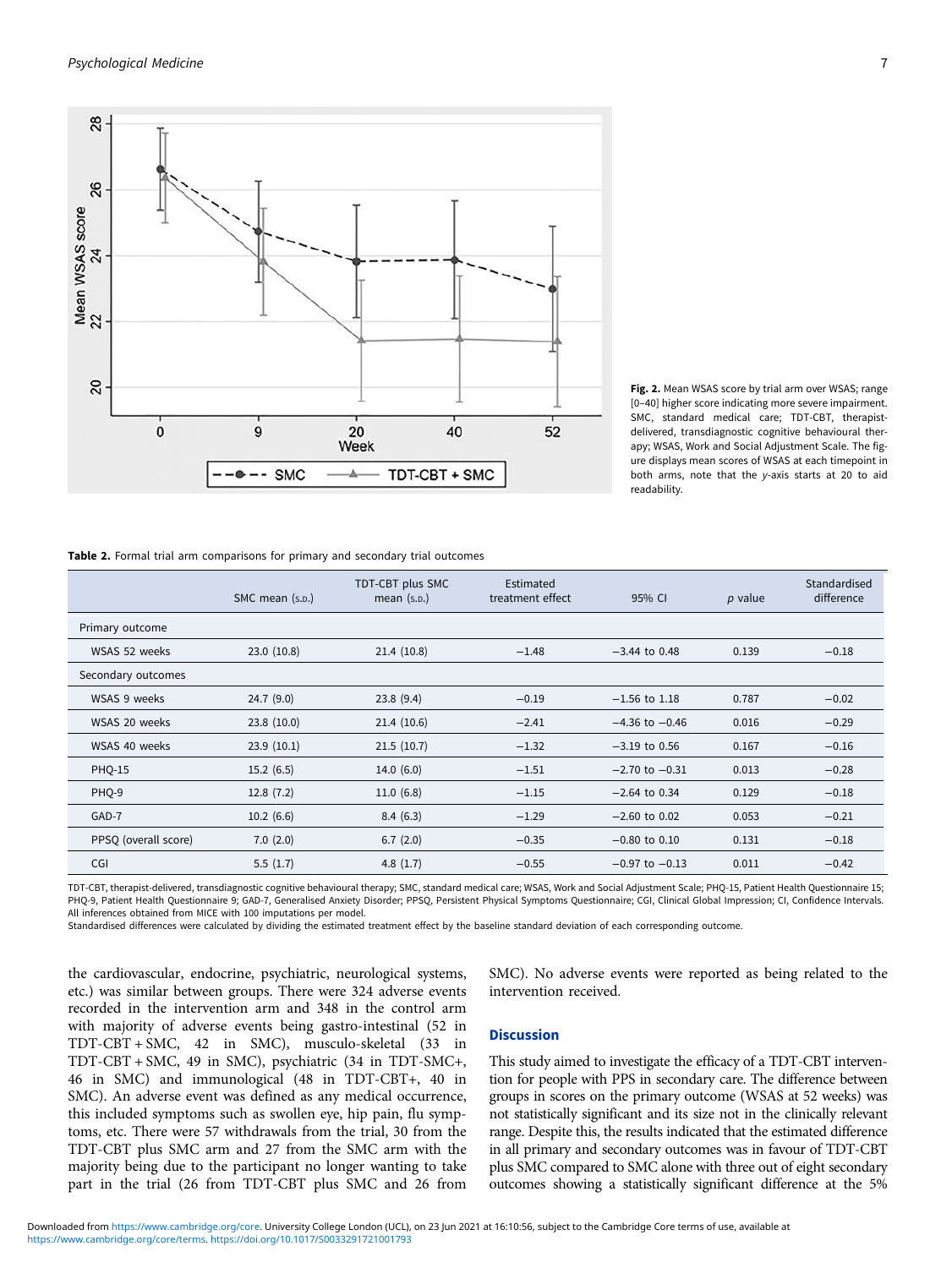<span id="page-7-0"></span>

level. These were WSAS after the end of treatment (20 weeks) and the PHQ-15 and CGI at long-term follow-up (52 weeks).

Throughout this paper, we present unadjusted  $p$  values. Methods for adjusting the family-wise error by methods such as the Bonferroni correction are known to be conservative. However, if one were to use a method that controlled the falsediscovery rate such as the Benjamini–Hochberg procedure then the differences on PHQ-15, WSAS at 20 weeks and CGI remained statistically significant and would therefore be considered as discoveries after correction for all nine outcomes (eight secondary plus primary outcome).

A Cochrane review (Van Dessel et al., [2014](#page-10-0)) examining the effects of non-pharmacological interventions for somatoform disorders found a small and non-significant difference in functional disability and quality of life when comparing CBT to usual care at end of treatment (standardised mean difference 0.15; 95% CI  $-0.06$  to 0.37; 4 studies, 341 participants;  $I^2 = 0\%$ ). When other forms of psychological therapies were included  $(N=7)$ , an effect post treatment was found but was not sustained long term (Van Dessel et al., [2014](#page-10-0)). PRINCE Secondary found similar results such that the intervention influenced functioning at the end of therapy with an estimated effect size of 0.29 but this was not sustained over the longer-term follow-up when patients were not receiving support. In relation to symptom severity our findings replicated previous research (Liu et al., [2019](#page-9-0)). Our study showed a sustained reduction in symptom severity, measured by the PHQ 15, at 52 weeks. We did not test whether the effect was significant post treatment as this was not a planned trial outcome. In addition to functioning, we assessed improvement using a global change scale, the CGI. An additional response 'total recovery' was included on the questionnaire based on the views of a patient representative. Although, no one reported total recovery, patients in the intervention arm were statistically more likely to report feeling better compared to SMC. Interestingly therapists reported that a small number of patients had indeed recovered. This discrepant finding requires further exploration.

Despite PRINCE Secondary showing significant differences in three out of eight secondary outcomes, the patterns of change for all secondary trial outcomes were consistently in favour of TDT-CBT. This suggests that our study intervention had some effect. However, the approach may need to be further developed or changed in terms of intensity to bring about additional meaningful change in outcomes.

PRINCE Secondary included eight sessions of CBT and so future research should assess if more sessions are required or whether booster sessions would be beneficial. Booster sessions have the potential to strengthen behaviour changes by reinforcing the strategies that are presented to patients during the active treatment phase while not introducing any additional material (Schlup, Munsch, Meyer, Margraf, & Wilhelm, [2009](#page-10-0)). Anecdotal evidence suggests that many of the participants in the trial reported traumatic events in their life which profoundly affected their quality of life. The study took place in London where there are large disparities in social class (Leeser, [2019](#page-9-0)). This may have influenced the referral to secondary care by the general practitioner. Future studies should ensure there is adequate time to address these complexities as part of the package of care.

Given the approach taken in this study was transdiagnostic it is possible that insufficient tailoring of therapy took place. However, the approach was individualised, and formulation based making this unlikely. Alternatively, it is possible that targeted treatments work better with people who fulfil criteria for specific syndromes. We previously found better effect sizes for IBS specific CBT with the same number of sessions (Everitt et al., [2015,](#page-9-0) [2019](#page-9-0)) and better effect sizes are generally found in the trials of CBT for CFS (Malouff, Thorsteinsson, Rooke, Bhullar, & Schutte, [2008;](#page-10-0) Price, Mitchell, Tidy, & Hunot, [2008\)](#page-10-0). However, although considering the issue of targeted  $\nu$ . transdiagnostic approaches one has to consider the issue of complexity. Patients with overlapping symptoms and more than one syndrome may well be more difficult to treat.

A recent study by Schröder et al. ([2012\)](#page-10-0) investigated whether group CBT could alleviate symptoms with people who exhibited a range of functional somatic syndromes. The study found that group CBT was more efficacious than enhanced usual care up to 16 months. In comparison with our study, this intervention included four times the number of therapy sessions which

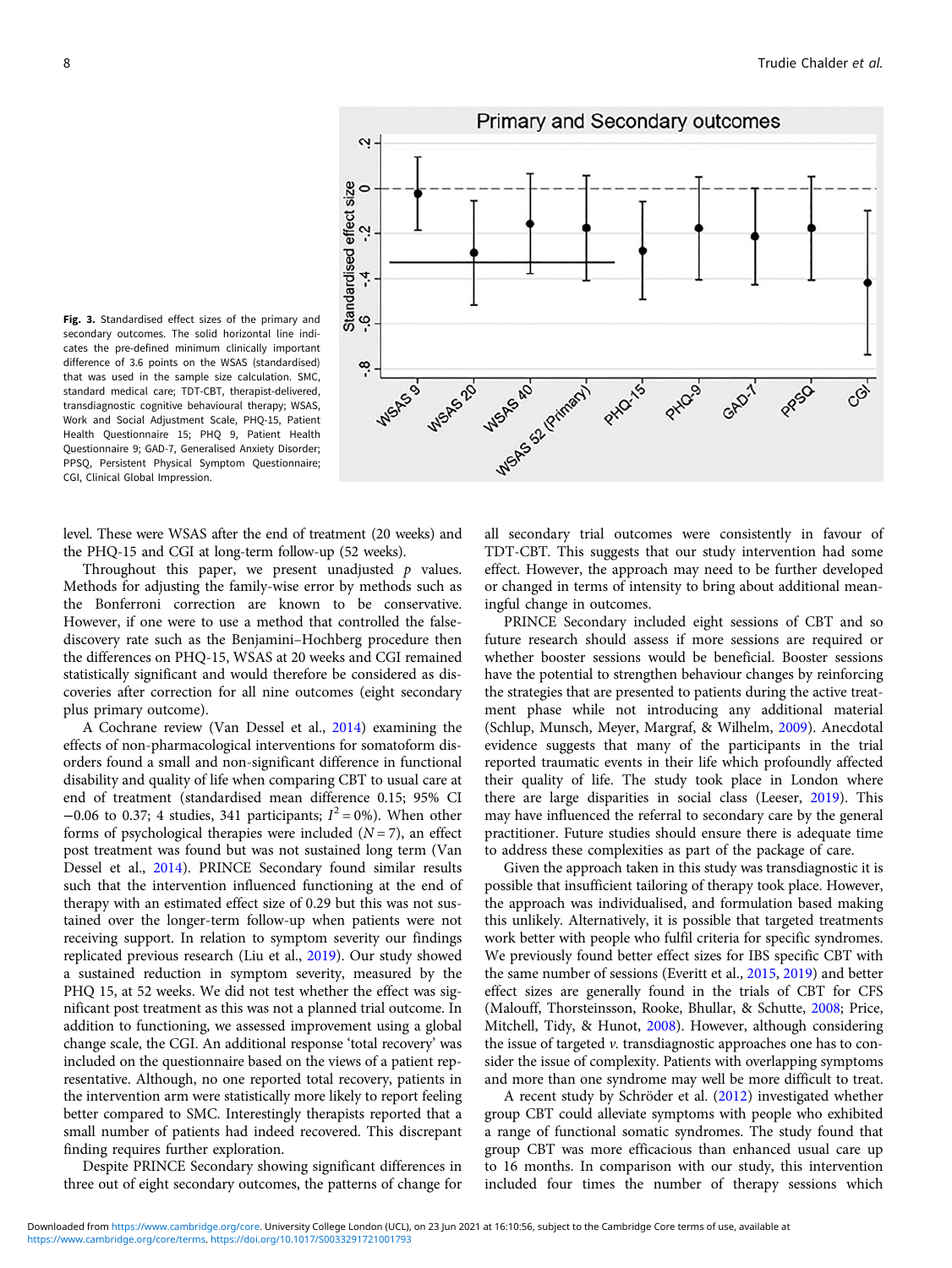suggests that more sessions may have been required in our study, for sustained improvements. However, the primary outcome in Schroder's study was an aggregated score making it impossible to ascertain whether the impact of the intervention was on symptoms or functioning (Schröder et al., [2012\)](#page-10-0).

Almost half of our study population met the criteria for fibromyalgia. A Cochrane review assessed the advantages and harms of CBT for treating fibromyalgia and found that CBT had a small effect on reducing disability [standard mean difference −0.30 (95% CI −0.51 to −0.08)] and negative mood at the end of treatment [standard mean difference −0.33 (95% CI −0.49 to −0.17)]. Long-term data at 6 months showed a moderate effect [standard mean difference −0.52 (95% CI −0.86 to −0.18)] on reducing disability. Our study found a small to medium effect on disability at 20 weeks, suggesting that the transdiagnostic approach was probably more efficacious than targeted treatment for this group (Bernardy, Klose, Busch, Choy, & Häuser, [2013](#page-9-0)).

The prevalence of MUS is common in females (Jones & de C. Williams, [2019;](#page-9-0) Poloni et al., [2018](#page-10-0)). Even so, the percentage of females recruited in our study was higher than expected (86%) with previous recruitment rates ranging from 55% to 76% (Jones & de C. Williams, [2019](#page-9-0); Nimnuan et al., [2001a\)](#page-10-0). Almost half of our patients were recruited from rheumatology and therefore it is not surprising that 54% of participants met the criteria for fibromyalgia. This may also explain the large proportion of participants reporting a previous physiotherapy intervention, an evidence-based treatment for pain. However, despite many patients having been offered physiotherapy as a first-line treatment, the evidence suggests that education and CBT as well as exercise are the best non-pharmacological therapies for treating fibromyalgia (Clauw, [2014\)](#page-9-0).

PRINCE Secondary attempted to address many of the methodical issues raised in previous reviews (Liu et al., [2019](#page-9-0); Van Dessel et al., [2014\)](#page-10-0). This trial was a well powered study with a long-term follow-up. We recruited patients who described a range of symptoms. Follow-up rates were good reaching 74% at 52 weeks. The therapy was manualised, three therapists were successfully trained, and treatment fidelity outcomes were good. Based on the data we are confident that the intervention is safe as there was no difference between transdiagnostic CBT plus SMC and SMC groups in adverse events or serious adverse events throughout the trial period.

In terms of limitations, however, the generalisability of this trial may have been limited as it was conducted at a single centre and delivered by only three therapists. This trial was originally designed to be a more generalisable study based on the assumption that a representative sample of therapists were going to deliver the therapy. However, prior to the study starting it became clear that it was only feasible for three therapists to be involved. This led to the efficacy of the intervention being evaluated rather than effectiveness in the real world (Chalder et al., [2019\)](#page-9-0). Future trials should consider broadening the geographic area and should include more therapists to carry out a more pragmatic evaluation of the effectiveness of the intervention. Future publications are planned on the cost effectiveness, an investigation of mediators of treatment effects as well as a nested qualitative study exploring the role of culture on the experience and perception of healthcare and daily life in patients with PPS.

# **Conclusion**

This large RCT evaluated a therapist-delivered transdiagnostic CBT approach because it could potentially treat a range of patients with different PPS as they share symptoms and common cognitive and behavioural responses to symptoms. Our transdiagnostic model and treatment of PPS was not superior to treatment as usual at the final follow-up (52 weeks). Nevertheless, transdiagnostic CBT was associated with improvements in other secondary clinical outcome measures including symptom severity and global improvement. Our intervention also showed an advantage over SMC in changing WSAS at 20 weeks, which was when the active treatment ended. This study needs to be further developed and assessed in a multi-centre study with a larger group of therapists

Supplementary material. The supplementary material for this article can be found at [https://doi.org/10.1017/S0033291721001793.](https://doi.org/10.1017/S0033291721001793)

Data. No consent was provided for sharing data with third parties. Once papers have been published data will be anonymised and deposited in a repository. Bona-fide researchers can apply to use the data but are required to clearly specify the research question a priori.

Acknowledgements. DMEC: Duncan Dymond (chair), Helen Poole, Anisur Rahman, Rebecca Walwyn; PSC: Alan Carson (chair), Niels Detert, Rebecca Lu, Ruth Pickering; Patient Representative: Lindsay Gibbs. TC, SL, MH and RMM acknowledge that this paper represents independent research partfunded by the National Institute for Health Research (NIHR) Biomedical Research Centre at South London and Maudsley NHS Foundation Trust, King's College London and the NIHR Applied Research Collaboration South London (NIHR ARC South London) at King's College Hospital NHS Foundation Trust. The views expressed are those of the authors and not necessarily those of the NHS, the NIHR or the Department of Health and Social Care.

#### Author contributions.

to assess its generalisability.

TC was the chief investigator and is the study guarantor. TC, MHotopf, SL, RMM, MA, AD and TG were co-applicants for funding and designed the study. Execution of the trial was carried out by the trial management group. The trial steering committee, data monitoring and ethics committee independently oversaw the trial. Patient representatives contributed to the study at all stages. KJ was the trial statistician and SL was the senior statistician. The statistical analysis plan was written by KJ and SL and approved by the trial steering committee and data monitoring and ethics committee before the analysis was started. KJ did the main statistical analysis. TC designed the treatment manual in collaboration with the trial therapists and thereafter supervised the trial therapists. KW was the lead research worker. MHusain was involved with the recruitment of clinics and general liaison. MP wrote the first draft of the manuscript with supervision from TC and liaised with all authors to ensure all revisions were collated. All the authors read and approved the final manuscript.

Financial support. The study was funded by Guy's and St. Thomas' Charity.

Conflict of interest. MH2 reported grants from Innovative Medicines Initiative and European Federation of Pharmaceutical Industries and Associations, outside the submitted work. MH2 is principal investigator of RADA R-CNS (Remote Assessment of Disease and Relapse) a pre-competitive public–private partnership funded by European Commission and Janssen, Biogen, UCB, MSD and Lundbeck. TC received ad hoc payments for conducting workshops on evidence-based treatments for persistent physical symptoms. TC has received grants from NIHR programme grants, HTA, RfPB, Guy's and St Thomas Charity, King's Challenge Fund. Personal financial interests: TC is the author of several self-help books on chronic fatigue and received royalties in the past. TC received expenses for workshops on evidence-based treatments for persistent physical symptoms for BABCP and IAPT services (travel and accommodation). RMM reports grants from NIHR programme grants, grants from MS Society UK, grants from Crohn's and Colitis UK, grants from Breast Cancer Now, grants from National MS society, grants from NIHR HTA grants, personal fees from National Advisor to NHS England for Increasing Access to Psychological Therapies (IAPT) for People with Long-Term Conditions from 2011 to 2016, personal fees from Ad hoc payments for workshop training, personal fees from Consultancy payments from Mahana Therapeutics, other from travel expenses to present invited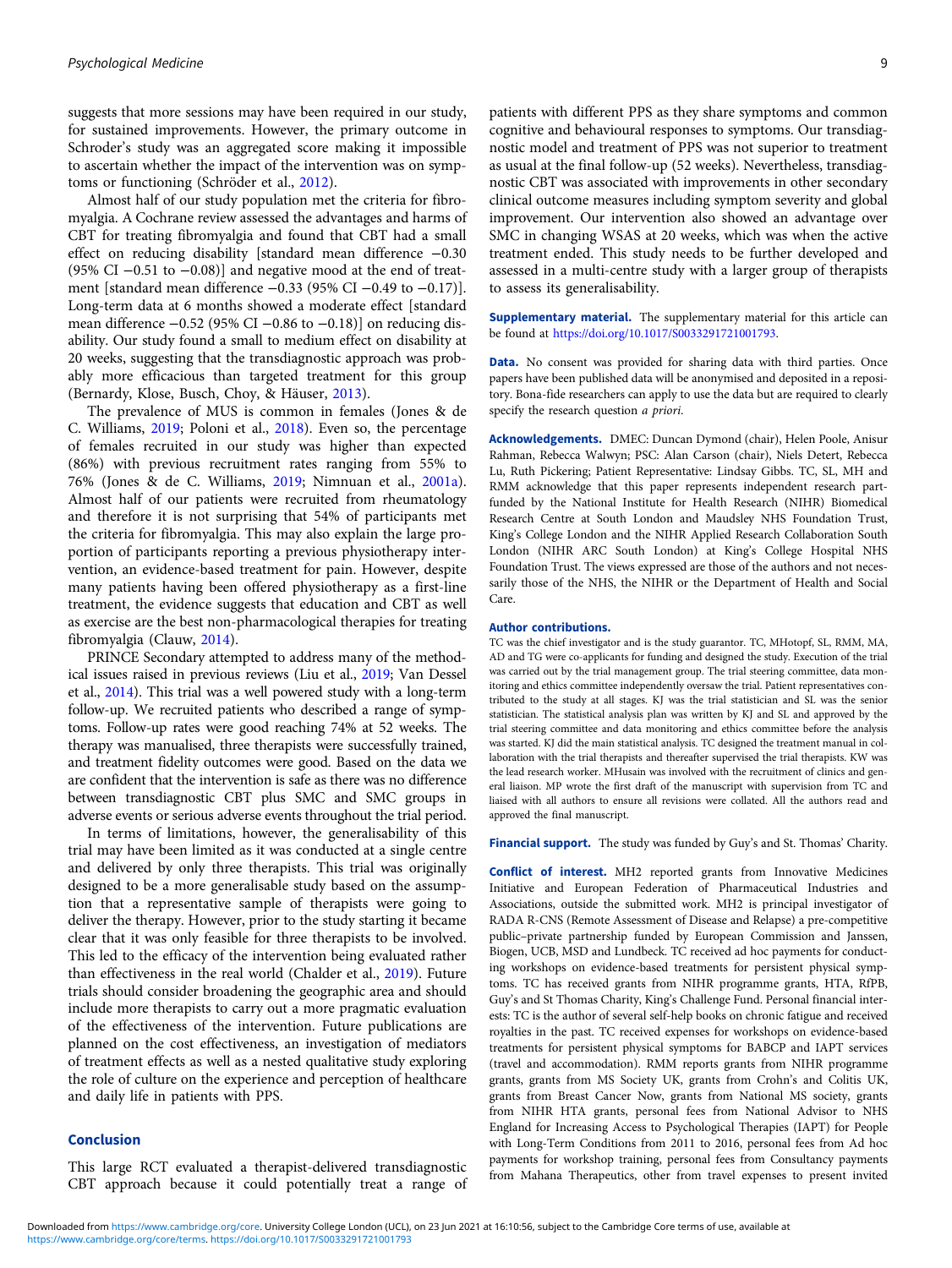<span id="page-9-0"></span>talks to conferences WBCBT, ICBM, ECTRIMS, EHPS, ARPH, outside the submitted work; and King's College London has signed a license agreement with Mahana Therapeutics for a digital version of CBT for Irritable Bowel Syndrome that was developed by RMM and colleagues at Southampton and King's College London. RMM and other inventors are beneficiaries of this license through contracts with their respective universities. SL has received grants from NIHR, MRC, ESRC, Wellcome Trust, Stanley Medical Research, MND and ALS Associations, Parkinson Disease Society, Psychiatry Research Trust, KCL Translational Research, PPP Healthcare Medical Trust and Johnson and Johnson.

Ethics approval and consent to participate. Ethical approval was granted by the Camberwell St Giles Ethics Committee REC 15/LO/0058. Written informed consent was obtained from all participants.

Ethical standards. The authors assert that all procedures contributing to this work comply with the ethical standards of the relevant national and institutional committees on human experimentation and with the Helsinki Declaration of 1975, as revised in 2008.

Study team. Trial managers: Alisia Carnemolla, Sorina Armeanca, Elyse Couch and Meenal Patel. Research workers: Katie Watts, Nicola Ferreira, Jennifer Robertson, Shinal Patel, Paige Fisher-Smith, Abigale Childs and Richard Turner. CBT therapists: David McCormack, Claire Willis and Fabio Simiao. Recruiting consultants: Dr Tom Britton, Dr Biba Stanton, Dr Nora Ng, Dr Toby Garrood, Professor Andy Cope, Dr Sujith Subesinghe, Dr Sardar Bahadur, Professor Ingvar Bjarnason, Dr Guy Chung-Faye, Dr Sukh Chatu, Dr Kumar Pathmanathan, Professor Bruce Kirkham, Dr Alexandra Kent, Dr Surrinder Birring, Dr Geoffrey Warwick, Dr Giovanni Sanna, Dr Luay Zebouni, Dr Dobrina Hull, Dr Catherine Hughes, Dr Patrick Dubois, Dr Bu Hayee, Dr Iona Coltart, and Dr Richard Turner. Administrators: Andrea Bardsley-Ball and Morufat Raji. We would also like to acknowledge all other NHS staff involved in the recruitment of patients to PRINCE Secondary.

#### References

- Aaron, L. A., & Buchwald, D. (2001). A review of the evidence for overlap among unexplained clinical conditions. Annals of Internal Medicine, 134 (9 Pt 2), 868–881. doi: 10.7326/0003-4819-134-9\_part\_2-200105011-00011.
- Ashworth, M., Evans, C., & Clement, S. (2009). Measuring psychological outcomes after cognitive behaviour therapy in primary care: A comparison between a new patient-generated measure 'PSYCHLOPS' (Psychological Outcome Profiles) and 'HADS' (Hospital Anxiety and Depression Scale). Journal of Mental Health, 18(2), 169–177. doi: 10.1080/09638230701879144.
- Bermingham, S. L., Cohen, A., Hague, J., & Parsonage, M. (2010). The cost of somatisation among the working-age population in England for the year 2008-2009. Mental Health in Family Medicine, 7(2), 71–84. Retrieved from <http://pubmed.ncbi.nlm.nih.gov/22477925/>.
- Bernardy, K., Klose, P., Busch, A. J., Choy, E. H., & Häuser, W. (2013). Cognitive behavioural therapies for fibromyalgia. The Cochrane Database of Systematic Reviews, 2013(9), CD009796. doi: 10.1002/14651858.CD009796.pub2.
- Borm, G. F., Fransen, J., & Lemmens, W. A. (2007). A simple sample size formula for analysis of covariance in randomized clinical trials. Journal of Clinical Epidemiology, 60(12), 1234–1238. doi: 10.1016/j.jclinepi.2007.02.006.
- Burton, C., Fink, P., Henningsen, P., Löwe, B., & Rief, W., & EURONET-SOMA Group. (2020). Functional somatic disorders: Discussion paper for a new common classification for research and clinical use. BMC Medicine, 18(1), 34. doi: 10.1186/s12916-020-1505-4.
- Burton, C., McGorm, K., Weller, D., & Sharpe, M. (2011a). Depression and anxiety in patients repeatedly referred to secondary care with medically unexplained symptoms: A case-control study. Psychological Medicine, 41 (3), 555–563. <https://doi.org/10.1017/S0033291710001017>.
- Burton, C., McGorm, K., Weller, D., & Sharpe, M. (2011b). The interpretation of low mood and worry by high users of secondary care with medically unexplained symptoms. BMC Family Practice, 12, 107. doi: 10.1186/ 1471-2296-12-107.
- Chalder, T., Patel, M., James, K., Hotopf, M., Frank, P., Watts, K., … Landau, S. (2019). Persistent physical symptoms reduction intervention: A system

change and evaluation in secondary care (PRINCE secondary) – A CBT-based transdiagnostic approach: Study protocol for a randomised controlled trial. BMC Psychiatry, 19(1), 307. doi: 10.1186/s12888-019-2297-y.

- Chalder, T., & Willis, C. (2017). 'Lumping' and 'splitting' medically unexplained symptoms: Is there a role for a transdiagnostic approach? Journal of Mental Health, 26(3), 187–191. doi: 10.1080/09638237.2017.1322187.
- Clauw, D. J. (2014). Fibromyalgia: A clinical review. JAMA, 311(15), 1547– 1555. doi: 10.1001/jama.2014.3266.
- Deary, V., Chalder, T., & Sharpe, M. (2007). The cognitive behavioural model of medically unexplained symptoms: A theoretical and empirical review. Clinical Psychology Review, 27(7), 781–797. doi: 10.1016/j.cpr.2007.07.002.
- Edwards, T. M., Stern, A., Clarke, D. D., Ivbijaro, G., & Kasney, L. M. (2010). The treatment of patients with medically unexplained symptoms in primary care: A review of the literature. Mental Health in Family Medicine, 7(4), 209–221. Retrieved from [https://www.ncbi.nlm.nih.gov/pubmed/22477945.](https://www.ncbi.nlm.nih.gov/pubmed/22477945)
- Everitt, H., Landau, S., Little, P., Bishop, F. L., McCrone, P., Reilly, G., … Moss-Morris, R. (2015). Assessing cognitive behavioural therapy in irritable bowel (ACTIB): Protocol for a randomised controlled trial of clinical-effectiveness and cost-effectiveness of therapist delivered cognitive behavioural therapy and web-based self-management in irritable bowel syndrome in adults. BMJ Open, 5(7), e008622. doi: 10.1136/ bmjopen-2015-008622.
- Everitt, H. A., Landau, S., O'Reilly, G., Sibelli, A., Hughes, S., Windgassen, S., … Moss-Morris, R. (2019). Assessing telephone-delivered cognitivebehavioural therapy (CBT) and web-delivered CBT versus treatment as usual in irritable bowel syndrome (ACTIB): A multicentre randomised trial. Gut, 68(9), 1613–1623. doi: 10.1136/gutjnl-2018-317805.
- Gerger, H., Hlavica, M., Gaab, J., Munder, T., & Barth, J. (2015). Does it matter who provides psychological interventions for medically unexplained symptoms? A meta-analysis. Psychotherapy and Psychosomatics, 84(4), 217–226. doi: 10.1159/000380914.
- Goldstein, L. H., Robinson, E. J., Mellers, J. D. C., Stone, J., Carson, A., Reuber, M., … Chalder, T. (2020). Cognitive behavioural therapy for adults with dissociative seizures (CODES): A pragmatic, multicentre, randomised controlled trial. The Lancet. Psychiatry, 7(6), 491–505. doi: 10.1016/s2215-0366(20)30128-0.
- Guy, W. (Ed.) (1976). ECDEU Assessment manual for psychopharmacology. Rockville, MD: US Department of Health, Education, and Welfare.
- Haller, H., Cramer, H., Lauche, R., & Dobos, G. (2015). Somatoform disorders and medically unexplained symptoms in primary care. Deutsches Arzteblatt International, 112(16), 279–287. doi: 10.3238/arztebl.2015.0279.
- Henningsen, P., Zipfel, S., & Herzog, W. (2007). Management of functional somatic syndromes. Lancet (London, England), 369(9565), 946–955. doi: 10.1016/s0140-6736(07)60159-7.
- Jones, B., & de C. Williams, A. C. (2019). CBT to reduce healthcare use for medically unexplained symptoms: Systematic review and meta-analysis. The British Journal of General Practice: The Journal of the Royal College of General Practitioners, 69(681), e262. doi: 10.3399/bjgp19X701273.
- Kleinstäuber, M., Witthöft, M., & Hiller, W. (2011). Efficacy of short-term psychotherapy for multiple medically unexplained physical symptoms: A meta-analysis. Clinical Psychology Review, 31(1), 146–160. doi: 10.1016/ j.cpr.2010.09.001.
- Knoop, H., van Kessel, K., & Moss-Morris, R. (2012). Which cognitions and behaviours mediate the positive effect of cognitive behavioural therapy on fatigue in patients with multiple sclerosis? Psychological Medicine, 42(1), 205–213. doi: 10.1017/s0033291711000924.
- Kroenke, K., Spitzer, R. L., & Williams, J. B. (2001). The PHQ-9: Validity of a brief depression severity measure. Journal of General Internal Medicine, 16 (9), 606–613. doi: 10.1046/j.1525-1497.2001.016009606.x.
- Kroenke, K., Spitzer, R. L., & Williams, J. B. W. (2002). The PHQ-15: Validity of a new measure for evaluating the severity of somatic symptoms. Psychosomatic Medicine, 64(2), 258–266. doi: 10.1097/00006842-200203000-00008.
- Leeser, R. (2019). Indices of Deprivation 2019 Initial Analysis. Retrieved from [https://data.london.gov.uk/blog/indices-of-deprivation-2019-initial-analysis/.](https://data.london.gov.uk/blog/indices-of-deprivation-2019-initial-analysis/)
- Liu, J., Gill, N. S., Teodorczuk, A., Li, Z. J., & Sun, J. (2019). The efficacy of cognitive behavioural therapy in somatoform disorders and medically unexplained physical symptoms: A meta-analysis of randomized controlled trials. Journal of Affective Disorders, 245, 98–112. doi: 10.1016/ j.jad.2018.10.114.